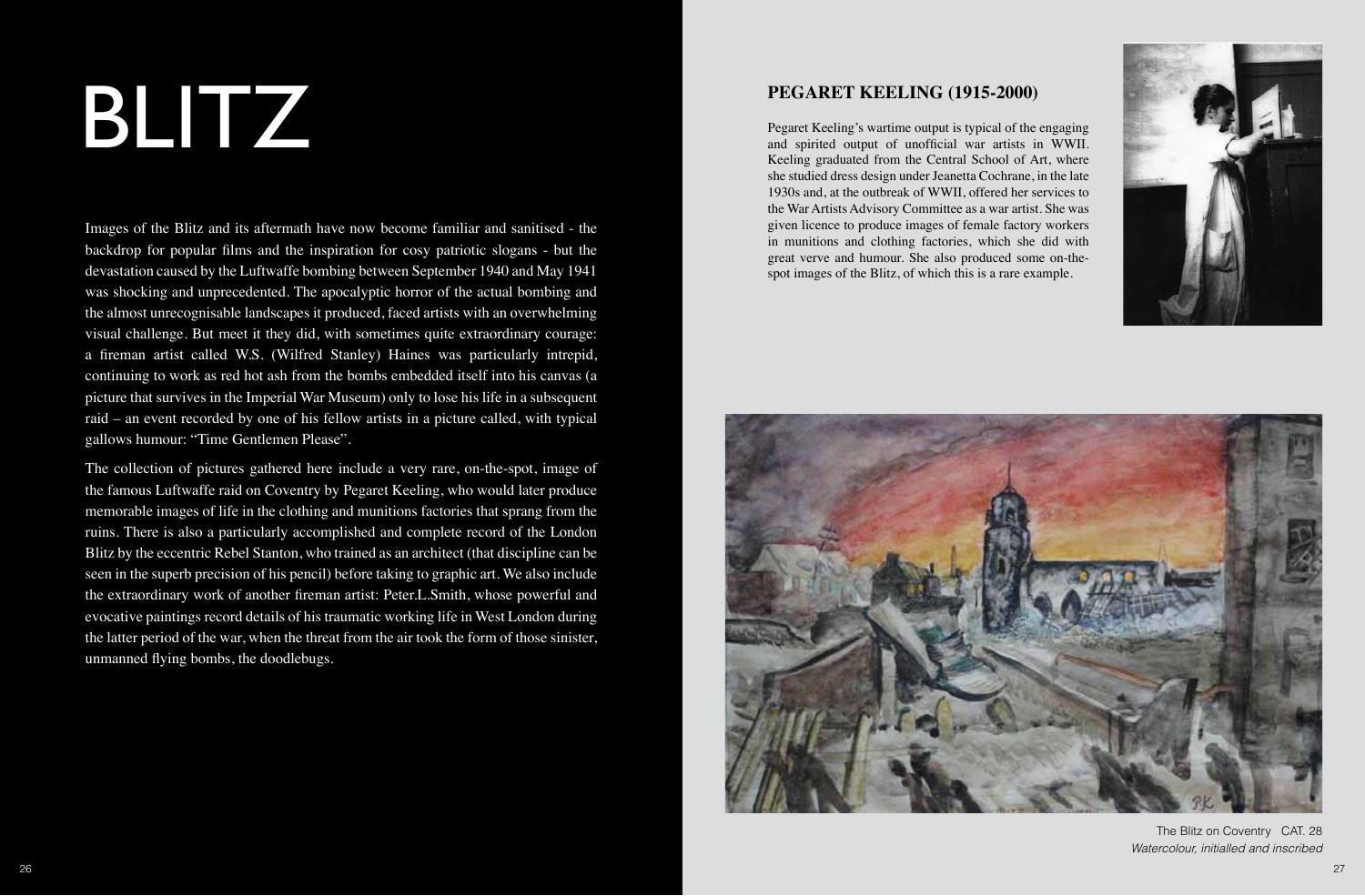## **Rebel with a Cause**

#### **C. REBEL STANTON (1890-1954)**

Stanton was a flamboyant, unconventional and versatile artist illustrator, whose work could be found in magazines as various as The Tatler, Picture Post and the Illustrated London News. His best known work was a series of carved and decorated panels on the Queen Mary. He was commissioned by the War Artists' Advisory Committee (W.A.A.C) to record bomb damage in London in the summer of 1941, in the immediate aftermath of 76 successive nights of Luftwaffe bombardment between September 1940 and May 1941.





Bombed out café in Dorset Street CAT. 29 *Graphite, signed and dated*



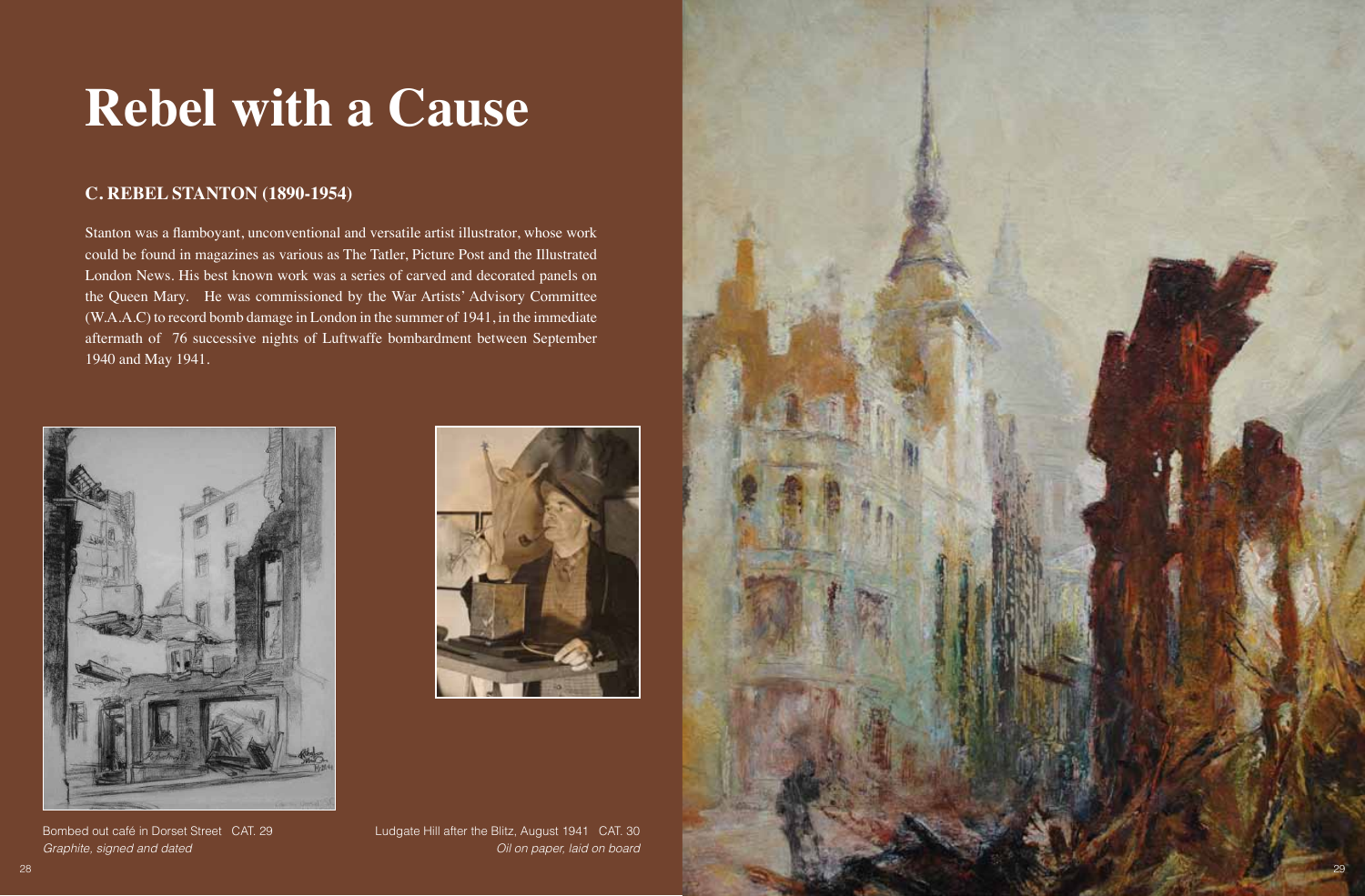#### **C. REBEL STANTON (1890-1954) Drawings of the London Blitz, July-August 1941**

*Graphite (8) signed, dated July-Aug '41 with official censor's stamp (verso)*



St Andrew Holborn from Shoe Lane CAT. 31 *Graphite, signed and dated*



Prince Consort, Holborn Circus CAT. 32 *Graphite, signed and dated*



All Hallows from The Yorkshire Grey Pub CAT. 33 *Graphite, signed and dated*



Theobalds Road CAT. 34 *Graphite, signed and dated*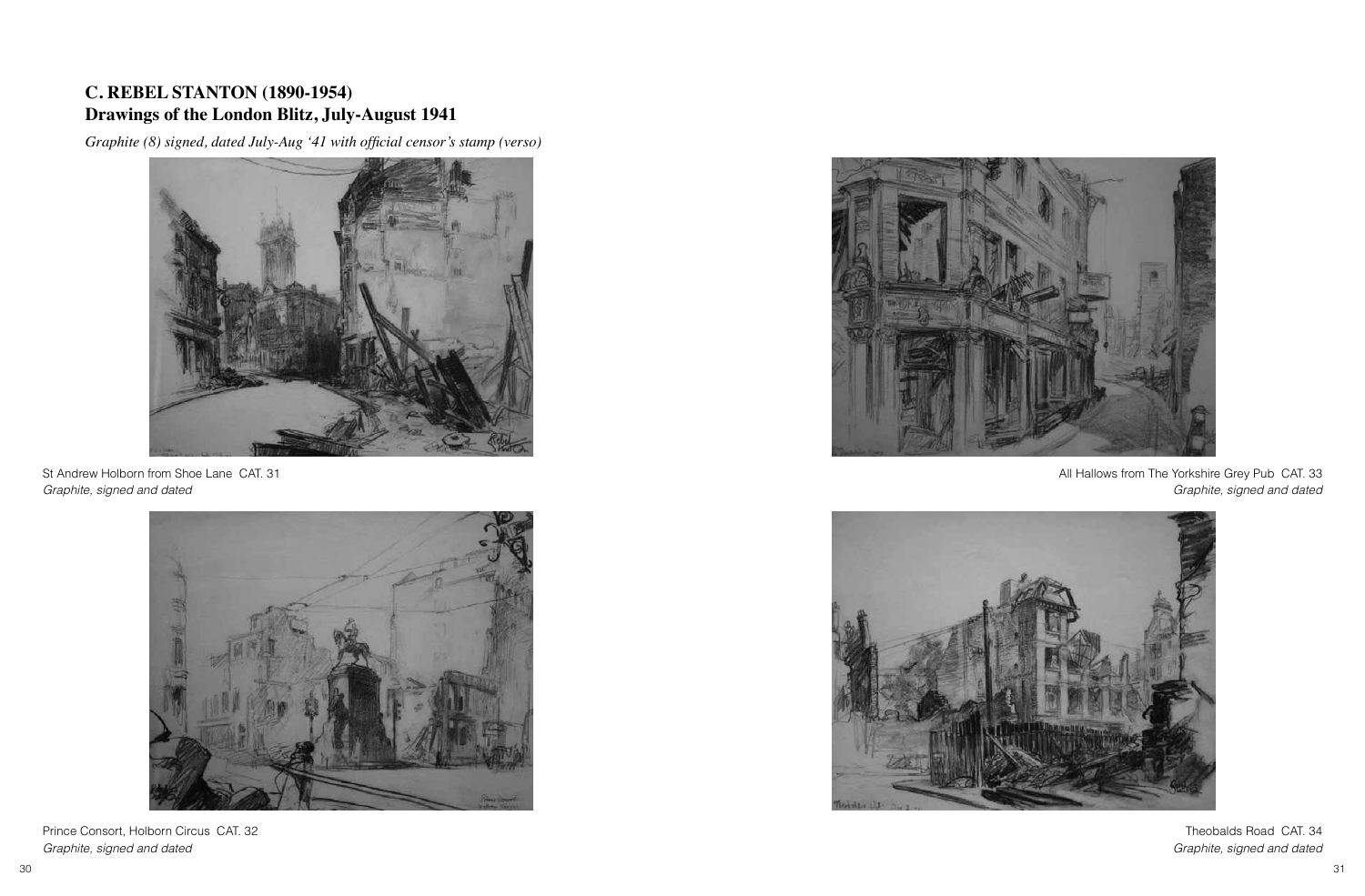#### **C. REBEL STANTON (1890-1954) Drawings of the London Blitz, July-August 1941**

*Signed, dated July-Aug '41 with official censor's stamp (verso)*



High Holborn CAT. 35 *Graphite, signed and dated*



St John the Evangelist, Red Lion Square (now demolished) CAT. 36 *Graphite, signed and dated*



Site of St John Zachary, Gresham Street CAT. 37 *Graphite, signed and dated*



Ruined buildings, Theobalds Road CAT. 38 *Graphite, signed and dated*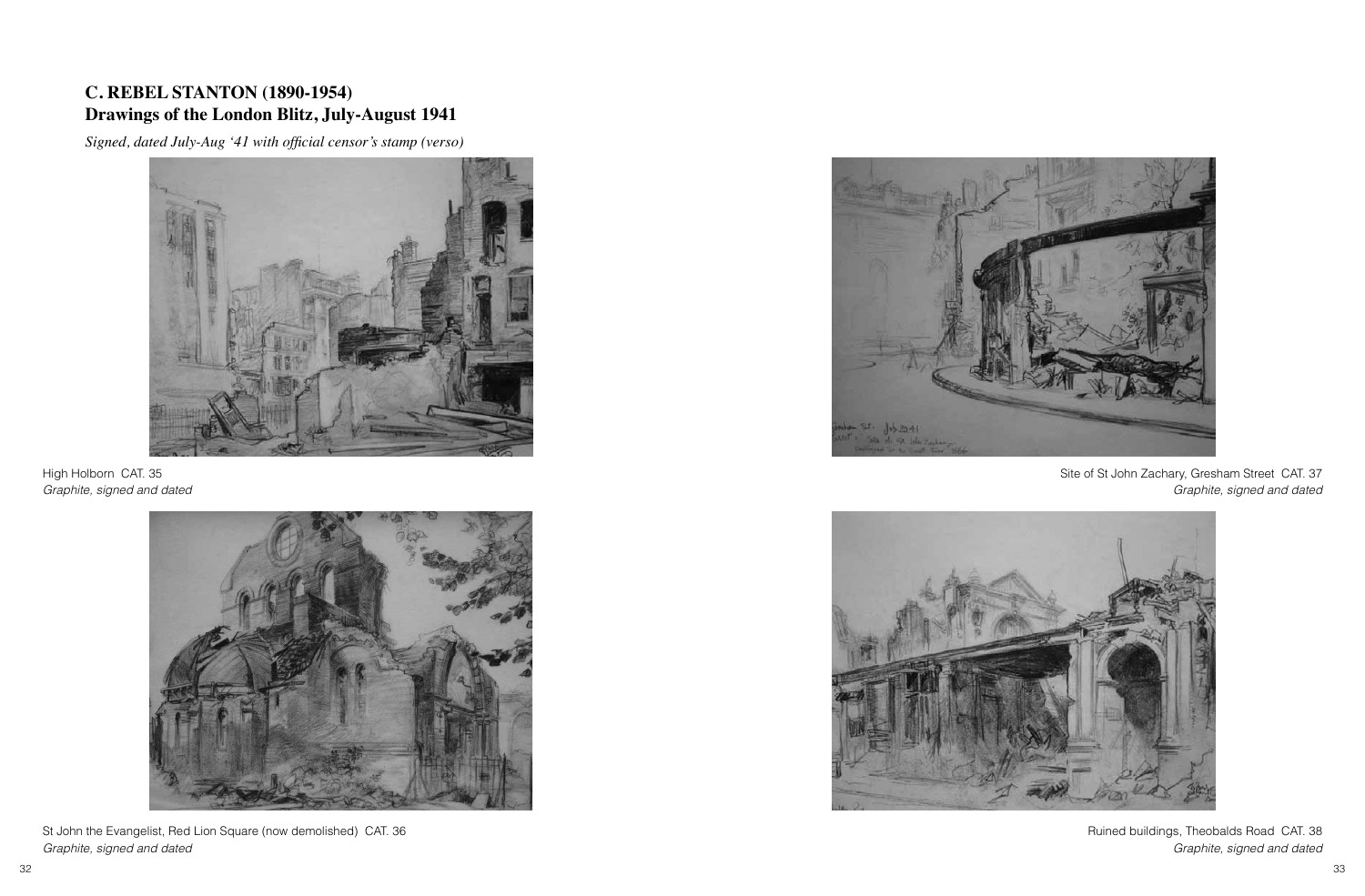

#### **Sgt ELVA BLACKER (1908-84)**

Elva Blacker studied at the Regent Street Polytechnic and the Slade in the late 1930s before joining up at the onset of the Second World War. Initially she drove vehicles for the Blood Transfusion Service before joining the WAAF as an Aircraftwoman Driver serving Fighter Command at Biggin Hill. During this time, she continued her work as an artist, producing a prodigiously extensive record of life in the RAF. The RAF Museum was the ultimate beneficiary of much of her output and on its website, the curator describes their collection of Blacker's work as "a record of life on an RAF station which it would be hard to equal".

The Music Circle, Fighter Command CAT. 39 *Oil on Canvas*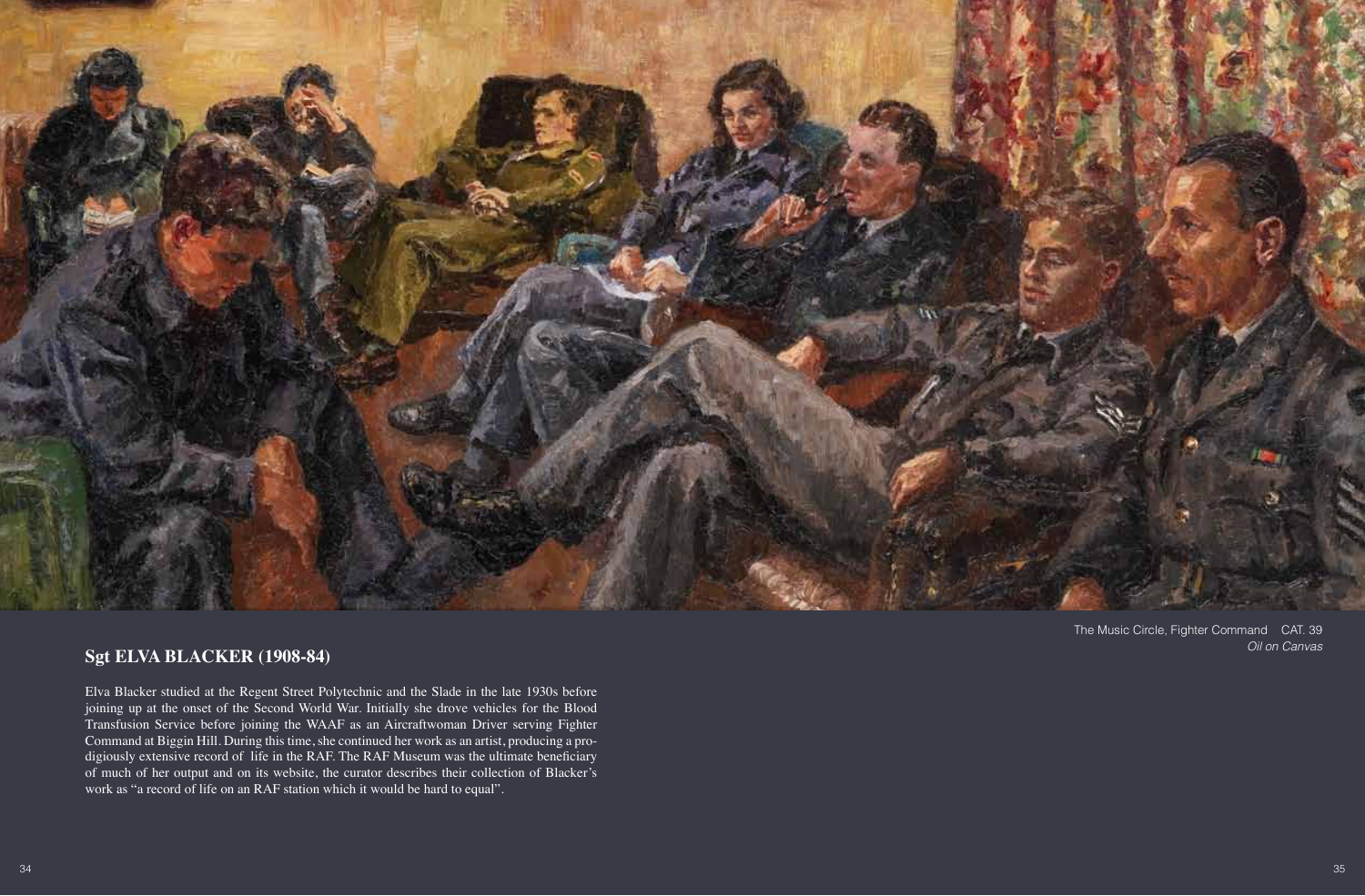

Doodlebugs over suburban landscape CAT. 40 *Oil on canvas, Robert Sielle Exhibition Agent label verso*

### **Menacing Skies**

**Britain under Rocket Attack 1944-45**

#### **RUDOLPH HELMUT SAUTER R.I., R.B.A., R.W.A., P.S. (1895-1977)**

This imaginative and sophisticated image of flying bombs in formation (in reality, of course, they flew in isolation) over a stylised suburban landscape of back gardens has been attributed to Rudolf Sauter. The artist was of German origin and had been interned during the Great War at camps in London and Surrey, where he produced images of aerial bombardment that seem to have remained a theme for him into WWII and beyond: there are known images by him involving air raids and even specifically, doodlebugs. The work can be further dated via a Robert Sielle label, bearing an address from which the framer operated between 1937-47, thus dating the picture to between 1944, when the V1 (doodlebug) first appeared and 1947. In style, it is reminiscent of Paul Nash's 'Aerial Creatures' series, where the planes and barrage balloons of war were depicted as surreal shapes in the aerial landscape, or the later work of surrealist artists like John Armstrong. Sielle was a well-known West End framer, as well as exhibition agent, who himself had been a fighter pilot in the Great War. He produced frames for many of the most prominent artists of the day.

6581 **ROBERT SIELLE. Exhibition Agents,** 14, GREENWELL STRELT. FITZROY SQUARE, W.L.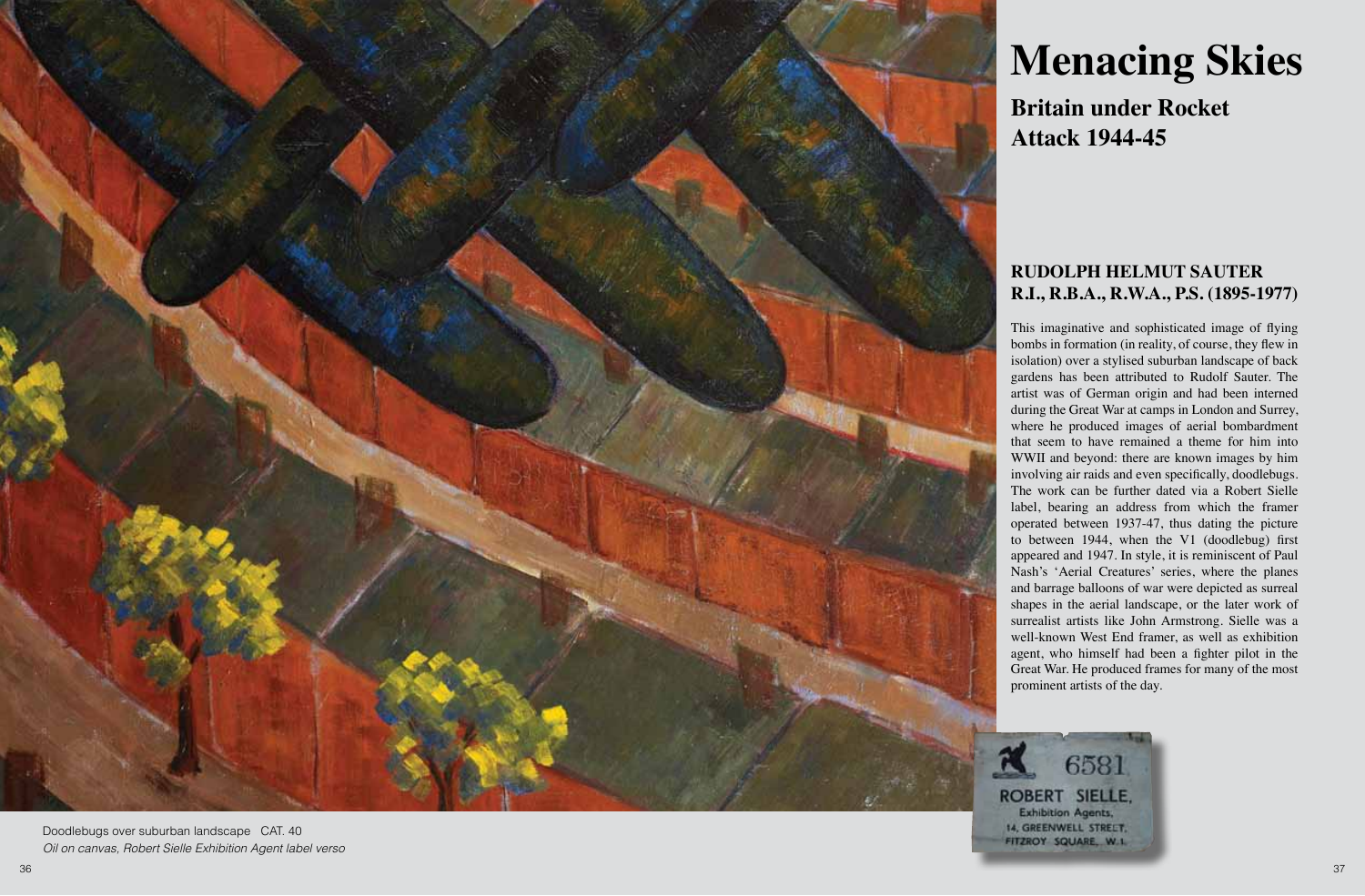#### **PETER L. SMITH (1903-80)**

Smith lived in Ealing in West London and, during the Second World War, worked as a firefighter in his local area. Like many artists, he also threw himself into the war effort artistically, exhibiting with the Civil Defence Group of artists, who numbered such future luminaries as William Roberts and Anthony Devas among their number. In later life, Smith became a design draughtsman working in the field of optics and lenses.



The empty room, 1944 CAT. 41 *Oil on board*



Peter Smith and his daughter Perry



V2 Incident, Ealing CAT. 42 *Watercolour on board, with monogrammed studio stamp. Inscribed verso*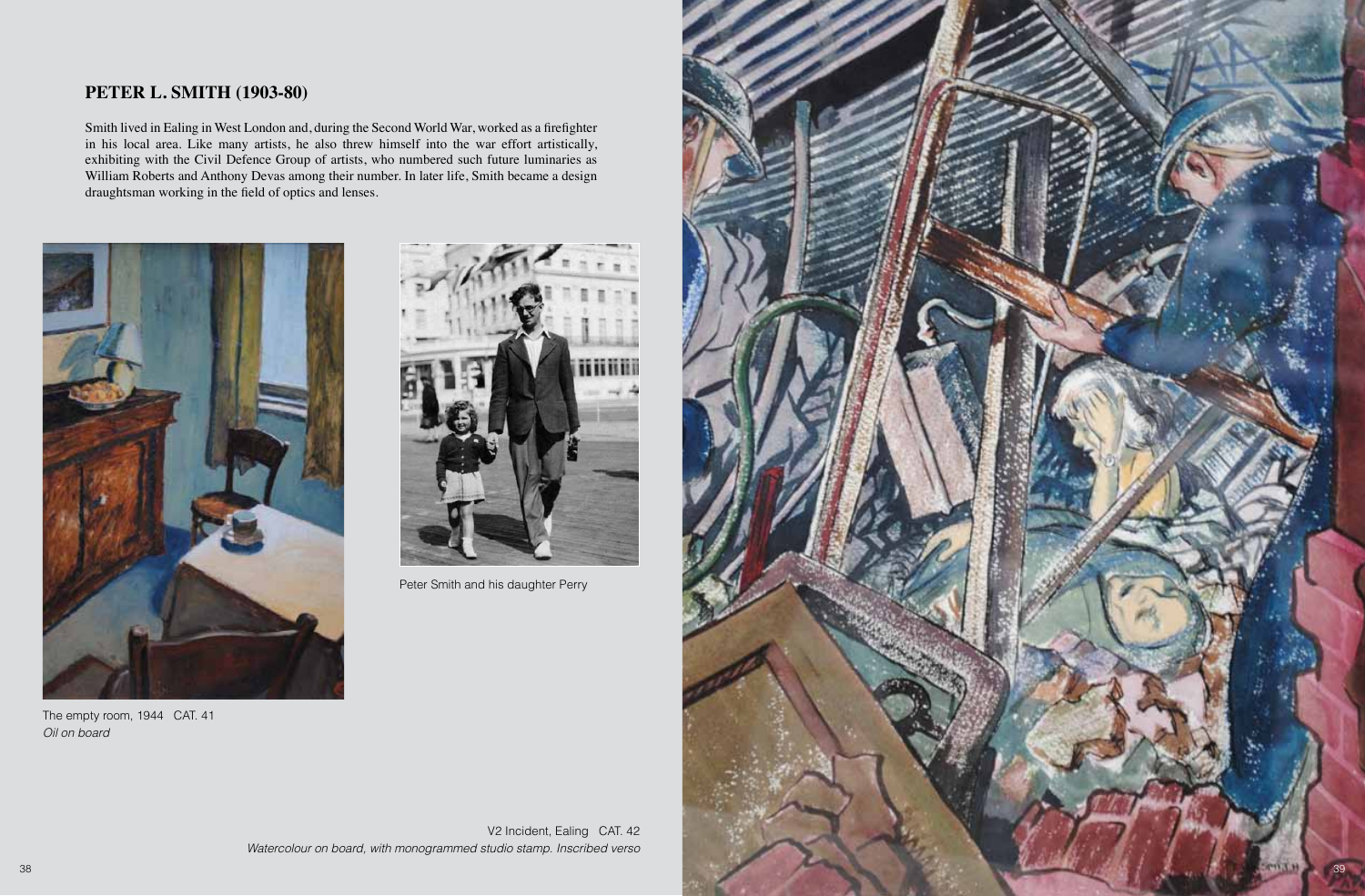#### **HILDA DAVIS N.S. (fl.1935-45)**

Hilda Davis first came to the notice of the art world in the mid-1930s. Cora Gordon, writing in The Studio, said "she exhibits pictures which show a strong concentration of design and a mellow harmony of colour". At the time, her trademark was London crowd scenes of a kind of Bruegel-esque flavour, full of ribald humour and local colour. Towards the end of the war, Davis held a solo exhibition at Jack Bilbo's Modern Art Gallery, which was famous for being the only commercial gallery to remain open throughout the conflict. The pictures here were in stark contrast to those she exhibited before the war - full of brooding intensity and devastation and, significantly, devoid of people.

*Exhibited: Modern Art Gallery 1945 Literature The Studio 129 (1945) 165-7*

The Bombed Out Street CAT 43 *Oil on canvas*



#### **HUBERT ARTHUR FINNEY (1905-91)**

Finney was an artistically talented south Londoner who won a scholarship to the R.C.A in the mid-1920s, where he fell under the influence of Sir William Rothenstein; a drawing of the young man by his tutor is extant. Finney joined the Light Rescue arm of the Civil Defence service in 1939 and exhibited with the Civil Defence Group of artists throughout the war. He exhibited widely before and after the war, at the R.A., the N.E.A.C. and the Paris Salon.



Blitz Aftermath, City of London CAT. 44 *Watercolour*